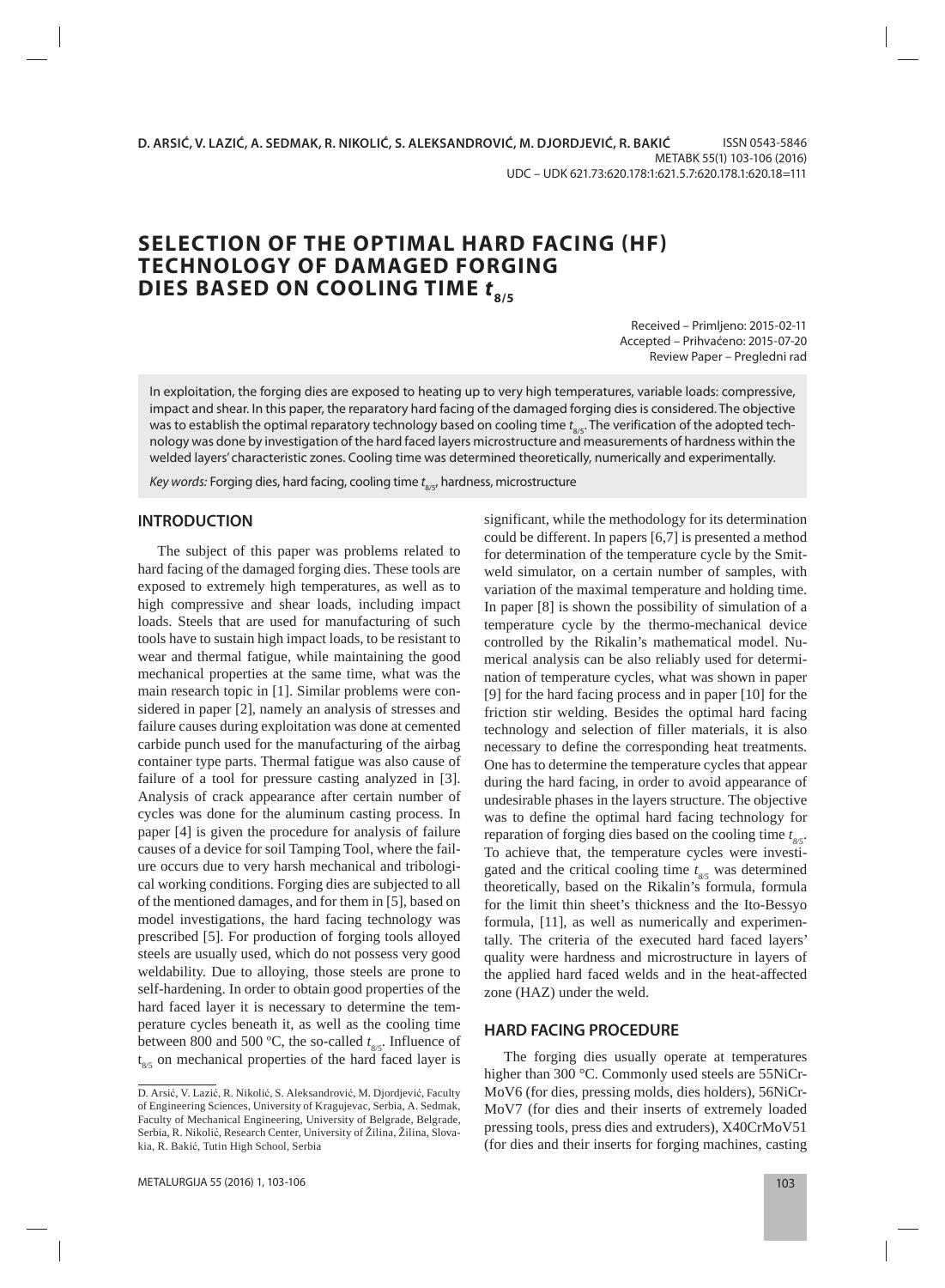molds, presses' thorns) and steel X32CrMoV33 (for dies, forging tools, screws manufacturing). In this paper, experiments were conducted on two steels: 56NiCr-MoV7 and X38CrMoV51 (DIN 17350). The chemical composition and mechanical properties of those steels are given in Tables 1 and 2 [5].

| 56NiCrMoV7 | X38CrMoV51 |
|------------|------------|
| 0,55       | 0,40       |
| 0,3        | 1,0        |
| 0,7        | 0,4        |
| 0,035      | 0,025      |
| 0,035      | 0,025      |
| 1,1        | 5,0        |
| 1,7        | -          |
| 0,5        | 1,3        |
| 0,12       | 0,4        |
|            |            |

Table 1 **Composition of used steels [5]**

Table 2 **Mechanical properties of used steels [5]**

| Steel properties |                   | 56NiCrMoV7    | X38CrMoV51  |
|------------------|-------------------|---------------|-------------|
| Soft             | $T/$ °C           | $670 - 700$   | $800 - 830$ |
| annealing        | HV<br>max         | 250           | 250         |
|                  | R / MPa           | 850           | 850         |
| Tempering        | $T / {}^{\circ}C$ | $400 - 700$   | 550 - 700   |
|                  | HV<br>max         | $50 - 30$     | $50 - 30$   |
|                  | R / MPa           | 1 700 - 1 100 | 1700 - 1100 |

All the samples were treated in the same way as the original materials of real forging dies - quenching + tempering, so they could be as close as possible to real operating conditions. The hardness on selected samples (after heat treatment) was 40 - 42 HRC for 56NiCr-MoV7 and 41 - 49 HRC for X38CrMoV51. The soft annealing was not performed, though the hardness was *HV* > 350, since mechanical processing was mainly done by grinding. Since hard facing was also done on samples of the thicker cross sections ( $s = 40 - 45$  mm), it was necessary to preheat them since they are made of steels which are prone to self-hardening. The adopted preheating temperature was  $T_{\text{p}} \approx 300 \text{ °C}$ , calculated according to Seferian's formula  $\lceil 5 \rceil$ . The proposed technological parameters of hard facing are shown in Table 3 [5]. That implied that the layers should be deposited in several passes (2 or 3). The cause for this is the necessity to reduce the degree of dilution, i.e., to obtain the declared weld properties prescribed by the electrodes manufacturers. The preheating temperature, i.e. the interpass temperature was always checked before the next layer was to be deposited. Measuring device was Tastotherm D120 (with NiCr-NiAl thermocouple and measurements range of - 50 to 1 200 °C).

As the filler metals the two high-alloyed rutile electrodes (Table 4): UTOP 38 and UTOP 55 were used. Those filler metals are intended for hard facing of tools, for cold and hot forming of steels and other metals, like steel molds, dies and pressing thorns. Hard faced layers, executed by those electrodes, should possess high toughness and wear resistance. Their hardness is stable

Table 3 **Hard facing parameters for the Manual Metal Arc Welding procedure [5]**

| <b>MMAW</b> properties | Electrode mark                  |                 |
|------------------------|---------------------------------|-----------------|
|                        | Steel plant "Jesenice"/DIN 8555 |                 |
|                        | UTOP 38/                        | <b>UTOP 55/</b> |
|                        | E3-UM-40T                       | E6-UM-60T       |
| Core diameter / mm     | 3,25                            | 5,00            |
| Welding current / A    | 115                             | 190             |
| Voltage / V            | 26                              | 29              |
| Welding speed / mm/s   | $\approx$ 2,8                   | $\approx$ 2.5   |
| Driving energy / J/mm  | 854,3                           | 1 763,2         |

up to temperature of 600 °C. Prior to hard facing electrodes were dried in the furnace up to  $350 - 400$  °C, maintaining for 2 h at the drying temperature and cooling in the furnace for 1 h, when the temperature did not fall below 150 °C.

Table 4 **Filler metal properties [5, 12]**

| Filler metal properties       |    | Electrode                       |                              |  |
|-------------------------------|----|---------------------------------|------------------------------|--|
|                               |    | Steel plant "Jesenice"/DIN 8555 |                              |  |
|                               |    | UTOP 38/<br>E3-UM-40T           | <b>UTOP 55/</b><br>E6-UM-60T |  |
| Chemical<br>composition $/$ % | C  | 0,13                            | 0.50                         |  |
|                               | Cr | 5,0                             | 5,0                          |  |
|                               | Mo | 4,0                             | 5,0                          |  |
|                               | v  | 0,20                            | 0.60                         |  |
|                               | W  | in traces                       | in traces                    |  |
| Current type                  |    | $= (+)$                         | $= (+)$                      |  |
| Hardness/HRC                  |    | $36 - 42$                       | $55 - 60$                    |  |

Electrodes were used for hard facing of the preheated samples, what resulted in decrease of the hydrogen diffusion and elimination of cold cracks appearance. The hard faced layer deposition sequence is shown in Figure 1a.



**Figure 1** Sequence of deposition: a–layer 1, b–layer 2, c–layer 3, d–metallographic ground slit [5]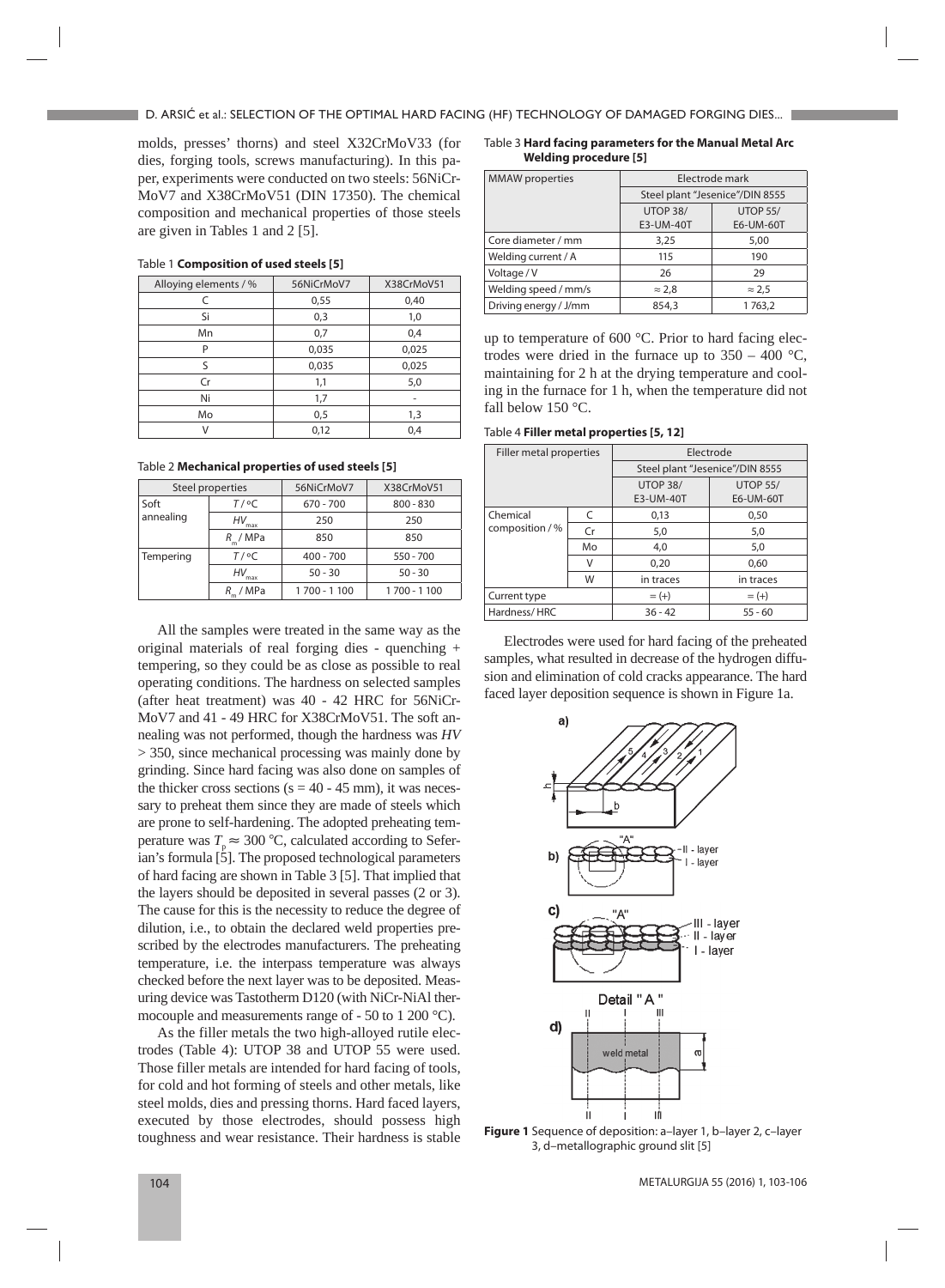The same scheme was applied for other layers (Figures 1b and 1c). The width of the pass deposited by the electrode of diameter  $\varnothing$  3,25 mm was b  $\approx$  10 - 12 mm, the height was h  $\approx 1.5$  mm. For the electrode of diameter  $\varnothing$  5 mm parameters were b  $\approx 10 - 12$  mm and h  $\approx 2.1$ mm. The metallographic slit was the sample for microstructure determination and hardness measurement; Figure 1d [5]. Hardness was measured along three directions perpendicular to the hard faced layer (Detail A in Figure 1d – no layers are shown, just general "weld metal" zone). Hardness was measured in the base metal (BM) in the heat affected zone (HAZ) and in the weld metal (WM). Along a single line, hardness was measured at three points at least, for each of the zones. The first indent in HAZ ought to be as close as possible to the melding zone. In Figure 2 are shown results only for direction I-I.

In Figure 2 are shown results only for direction I-I. Microstructure of characteristic zones of the two-layer weld metal obtained by electrodes UTOP 38 and UTOP 55 (Figure 2), does not significantly differ from the





Dendrite structure perpendicu- Dendrite structure predominlary to the weld metal surface

antly oriented perpendiculary to the weld metal surface

Δ

 $\overline{6}$ 

 $40<sub>1</sub>$ 

Tempered interphase structure

Sorbite-beinite structure





Trustite-beinite structure with minor proportion of martensite



Beinite-martensite structure

**Figure 2** Hardness distribution and structure of characteristic zones for 56NiCrMoV7 [5]

weld metal obtained by three-layer hard facing. Figure 2 gives diagrams of hardness measured at the cross section of the weld, as well as the microstructure of characteristic zones obtained by hard facing with two different electrodes. In both cases the samples were heated up to  $T_p = 300 \text{ °C}$  before hard facing, and tempered at the temperature of  $T_{\text{cm}} = 340 \text{ °C}$  afterwards.

## **DETERMINATION OF THE COOLING TIME tsks**

The cooling time can be determined from the measured temperature cycle curve, or using analytical, empirical or numerical temperature cycles calculation. The objective of authors was obtaining the temperature cycle during the hard facing enables reading-off the cooling time  $t_{8/5}$ . Authors analyzed results, which were obtained experimentally, empirically and numerically, for plates thicknesses 7,4 mm and 29 mm. The  $t_{\rm g5}$  time was determined based on the Ito-Bessyo formula [11], Rikalin's formula and via the thin sheet limit thickness. Temperature cycles and the cooling time were measured on models with drilled holes, what guarantees that the cycles' determination would be as accurate as possible [5]. In Tables 5 and 6 the obtained results are presented.

Table 5 **Hard facing parameters:** *s* **= 7,4 mm:** *I* **= 115 A,**  *U* = 25 V,  $q_{\text{ef}}$  = 2 300 W; *s* = 29 mm: *l* = 190 A,  $U = 28 V$ ,  $q_{\text{ef}} = 4256 W [5]$ 

| Thickness/mm | Rate v<br>/mm/s | Input energy<br>$q/$ J/mm | Temperature $T_{\rm s}$ /<br>$T_{\rm p}$ / $\rm ^oC$ |
|--------------|-----------------|---------------------------|------------------------------------------------------|
| 7,4          | 1,90            | 1 210,5                   | 178                                                  |
|              | 2,08            | 1 105,8                   | 180                                                  |
|              | 2,15            | 1 0 6 9, 8                | 169                                                  |
| 29           | 1,30            | 3 27 3, 8                 | 355                                                  |
|              | 1,61            | 2643,6                    | 231                                                  |
|              | 2,58            | 1650,0                    | 204                                                  |
|              | 1,67            | 2 5 4 1, 4                | 178                                                  |
|              | 1,85            | 2 3 0 0,0                 | 235                                                  |

Table 6 **Cooling time** *t***8/5 comparative values [5]**

| Thickness/ | Cooling time $t_{\rm g/s}$ / s |                          |                          | Point/              |       |
|------------|--------------------------------|--------------------------|--------------------------|---------------------|-------|
| mm         | $(t_{8/5})^J$                  | $(t_{8/5})^{\text{Sgr}}$ | $(t_{8/5})^{\text{EXP}}$ | $(t_{8/5})^{\rm R}$ | Layer |
| 7,4        | 22,8                           | 100,3                    | 23,0                     | $48 - 54$           | 11/1  |
|            | 20,1                           | 84,9                     | 27,0                     | $42 - 50$           | 18/1  |
|            | 18,2                           | 73,4                     | 19,5                     | $36 - 43$           | 3/1   |
| 29         | 76,2                           | 287,5                    | 78,0                     | $70,5 - 74$         | 16/1  |
|            | 24,4                           | 47,30                    | 25,0                     | $24 - 27$           | 14/1  |
|            | 10,4                           | 14,89                    | 12,0                     | $13-14,5$           | 6/1   |
|            | 17,6                           | 28,80                    | 16,0                     | $18 - 20$           | 13/1  |
|            | 20,2                           | 37,10                    | 20,5                     | $21 - 23,5$         | 21/1  |

The temperature cycles and the  $t_{\text{gs}}$  time were determined numerically, by the Finite Element Method (FEM). The obtained results for the characteristic case for each plate are presented in Table 7 and in Figures 3 and 4 [9].

Based on theoretical, experimental and numerical results, it was established that the calculated cooling time, within the critical temperature interval, could be the most accurately determined by the Ito - Bessyo formula [11]. It